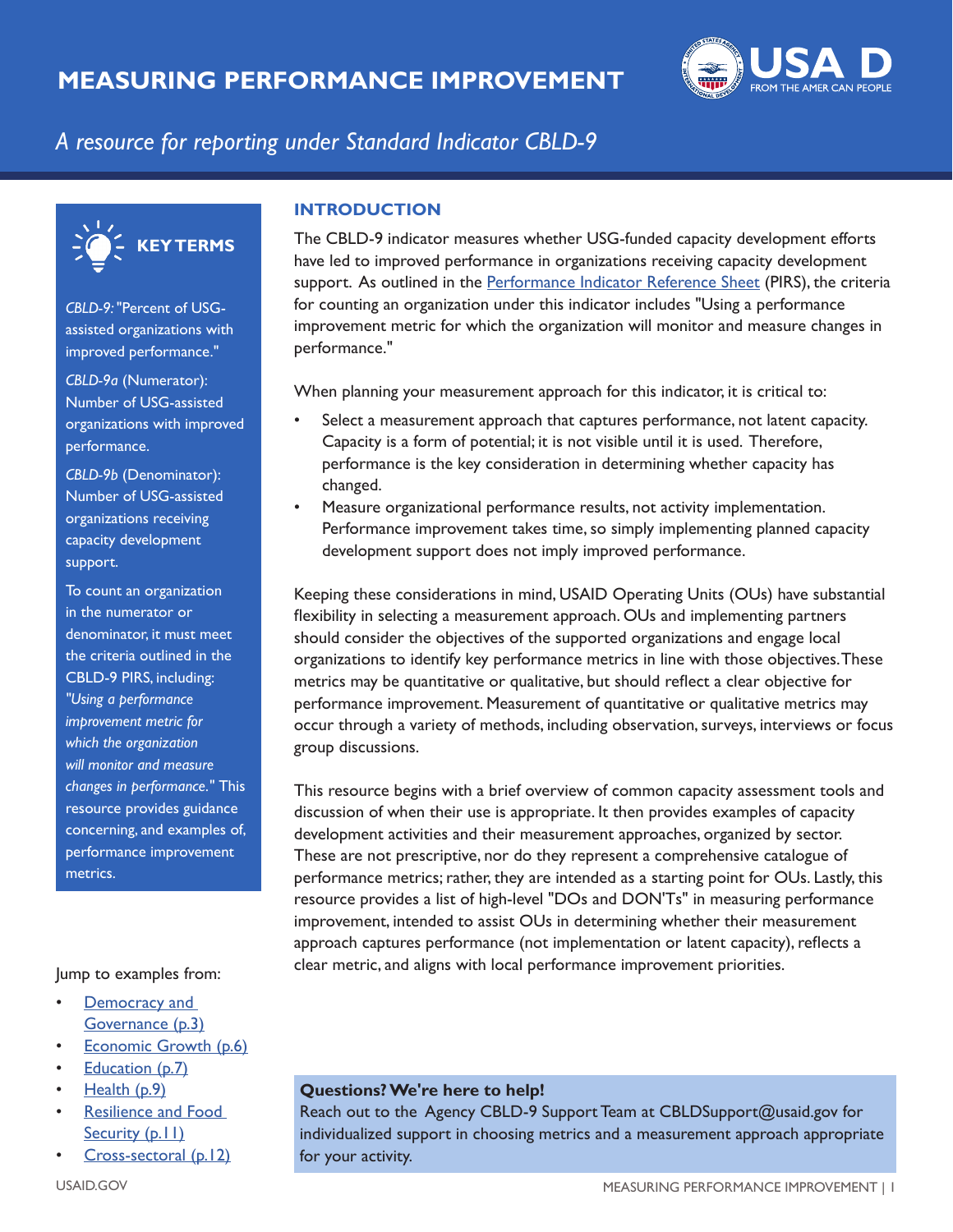# **UNDERSTANDING COMMON CAPACITY ASSESSMENT TOOLS**

There are many questionnaires and assessment tools that assess an array of organizational and/or technical competencies.They may cover internal processes (e.g. financial controls, human resources, etc), sector-specific competencies (e.g. metrics around quality of care in the health sector), or capacities related to an organization's connections and influence within its network. Before discussing how to measure performance improvement, it is important to understand the types of tools that are not appropriate for this purpose:

- mitigation function for USAID. As such, they are not appropriate choices for measuring improvement in areas of • **Risk mitigation tools:** Some tools, such as the Non-US Organization Pre-Award Survey (NUPAS), exist to assess an organization's financial and managerial capacity to manage donor funds.These tools primarily serve a risk performance that advance an organization's own goals.
- not the predetermined areas included in an index tool. Additionally, completing the questionnaires or assessments • **Tools to catalyze action:** Other tools, such as the Organizational Capacity Assessment and Organizational Performance Index, among many other sector-specific and activity-specific index tools, are very helpful for identifying areas for performance improvement.They can be useful to guide discussions with supported organizations when identifying priorities and selecting performance improvement solutions. However, they are not the best choices for measuring performance improvement. Measurement metrics should align with an organization's own objectives, involved in these indices can take hours or days to complete, making them burdensome for supported organizations.

[Performance Index \(OPI\)](https://usaidlearninglab.org/library/organizational-performance-index-measurement-tool) measures four domains of performance: effectiveness, efficiency, relevance and sustainability. An While it is usually not appropriate to subject an organization to repeated assessments to measure performance improvement, some of these tools can serve as a starting point for identifying metrics. For example, the Organizational organization might consider its performance in all domains of the OPI for the purpose of identifying gaps and focusing capacity strengthening efforts, but select a more limited set of indicators for measuring improvement.

- For example, an organization delivering meals to elderly citizens might select a metric of "Percent of meals delivered while still hot" as a measure of effectiveness, or "Number of meals delivered per \$100 in donations" as a measure of efficiency.
- An organization advocating for clean water might select a metric of "Percent of provincial policy decisions on which our comment is sought" as part of relevance, or "Change in number of quarterly volunteers for river clean-ups" as part of sustainability.

The OU or implementing partner (IP) should assist organizations in selecting a limited set of indicators that are most relevant to the focus of performance improvement.



### **A note on certifications and accreditations**

In very select cases, passing an assessment that probes several areas of capacity may be required to attain a national or international certification. See, for example, the example of GlobalG.A.P. (certification of good agricultural practices), or the example of higher education institution accreditation, in the sectoral examples in the following sections.When performance improvement activities focus primarily on equipping organizations to pass such assessments because such a certification or accreditation would help the organization advance its own goals (not USAID's goals), it may be appropriate to use the assessment at multiple points in time to assess performance improvement.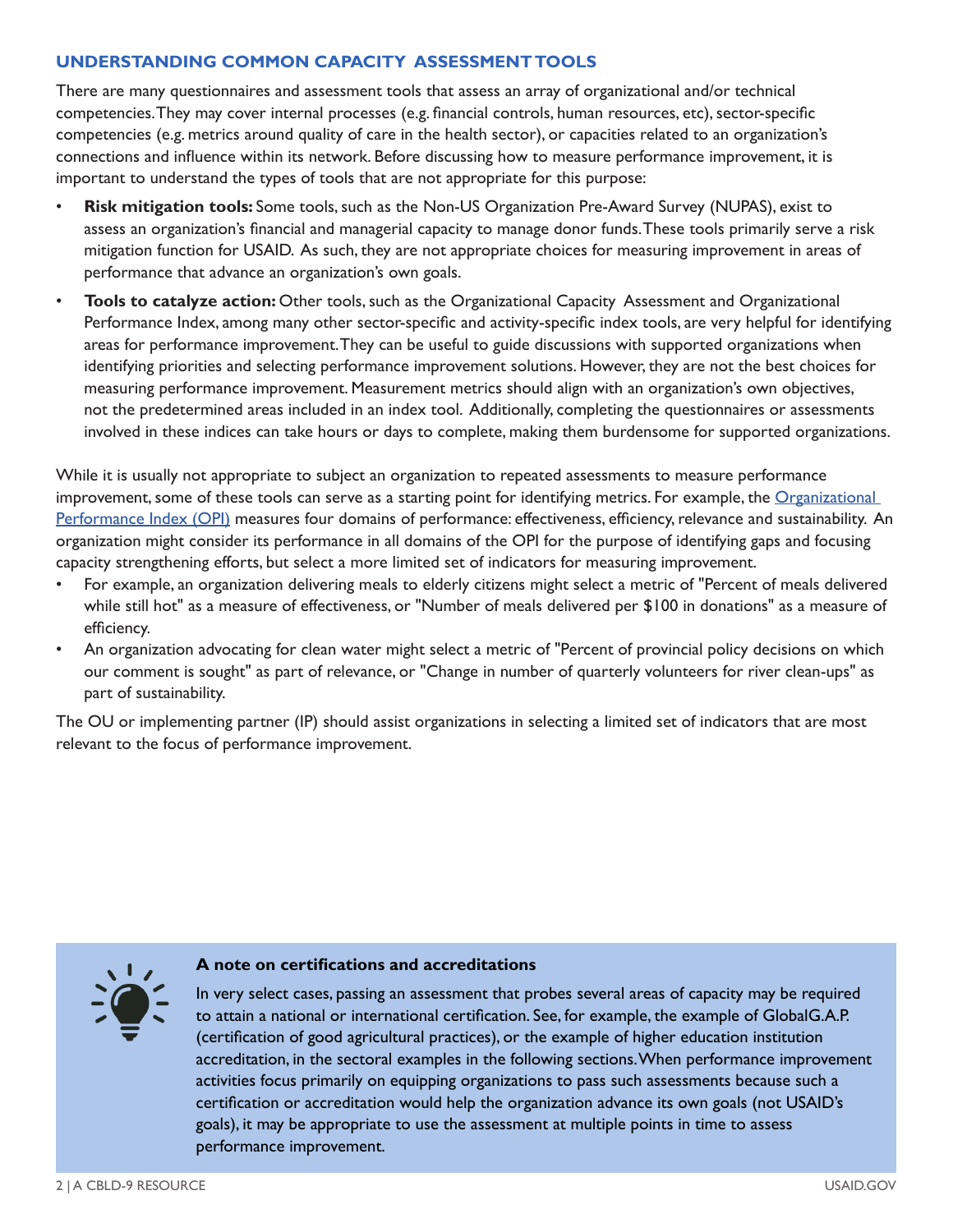# <span id="page-2-0"></span>**MEASURING PERFORMANCE IMPROVEMENT: SECTORAL EXAMPLES**

 are not prescriptive. Additionally, examples from one sector may easily translate to another. As such, we recommend This section provides examples of measurement approaches used in sectoral programming. Note that these examples you look across sectors to generate ideas of measurement approaches that may be appropriate for your activity.



### *Revenue Mobilization*

- *Activity Overview:* A municipal strengthening program provides training and ongoing coaching to municipalities to increase effectiveness and legitimacy in the eyes of citizens. One aspect of this is improving revenue mobilization to fund local services such as waste management and youth recreational programs.
- *Supported Organization Type:* Governmental agencies (sub-national)
- *Performance Goal:* Municipalities aim to increase local tax revenue.
- *Measurement Approach:* The activity monitors "Percent of municipal budget funded by local tax revenues." These data are collected by the implementing partners, and cross-checked by municipal level data in national statistics.
- This approach was employed by USAID/Kyrgyz Republic: [Read the full example here](https://docs.google.com/document/d/1XNuwnzKyJwvYzIliMDMv_g-EARDtr8K659s0gZSbm7s/edit) (USAID internal only).

### *Prosecution Support*

- *Activity Overview:* An activity provides technical support to district and provincial prosecutors' offices to improve the prosecution of wildlife crime cases perpetrated by organized criminal syndicates.This support centers on support for collecting and handling evidence and building cases.
- *Supported Organization Type:* Governmental agencies (sub-national)
- *Performance Goal:* Prosecutors' offices wish to improve their performance in prosecuting wildlife crimes.
- *Measurement Approach:* The activity monitors the conviction rate and average sentence length of poachers and traffickers for each district prosecutors' office.This serves as evidence of improved performance in building and prosecuting cases.

#### *Public Financial Management*

- *Activity Overview:* An activity aims to strengthen several aspects of public financial management in municipal governments. It uses the [Public Expenditure and Financial Accountability \(PEFA\)](https://www.pefa.org/resources) assessment tool, which covers 31 components of public financial management, to identify focus areas of support for each municipality. It then provides coaching in those areas.
- *Supported Organization Type:* Governmental agencies (sub-national)
- *Performance Goal:* Performance goals vary by municipality, and include improving transparency of public finances, increasing predictability in budget execution, or increasing the robustness of macroeconomic and fiscal forecasts upon which budgets are based.
- Measurement Approach: While support may focus on many areas identified as needs in the assessment, each municipality selects one focus area (such as budget preparation or financial data integrity) for measurement purposes. The activity tracks the 2-4 PEFA indicators within the chosen focus area, and uses these as the basis for assessing performance improvement for CBLD-9 reporting. Choosing only one priority area to measure (even when support includes a broader area of topics) keeps measurement manageable and meaningful for the targeted municipalities.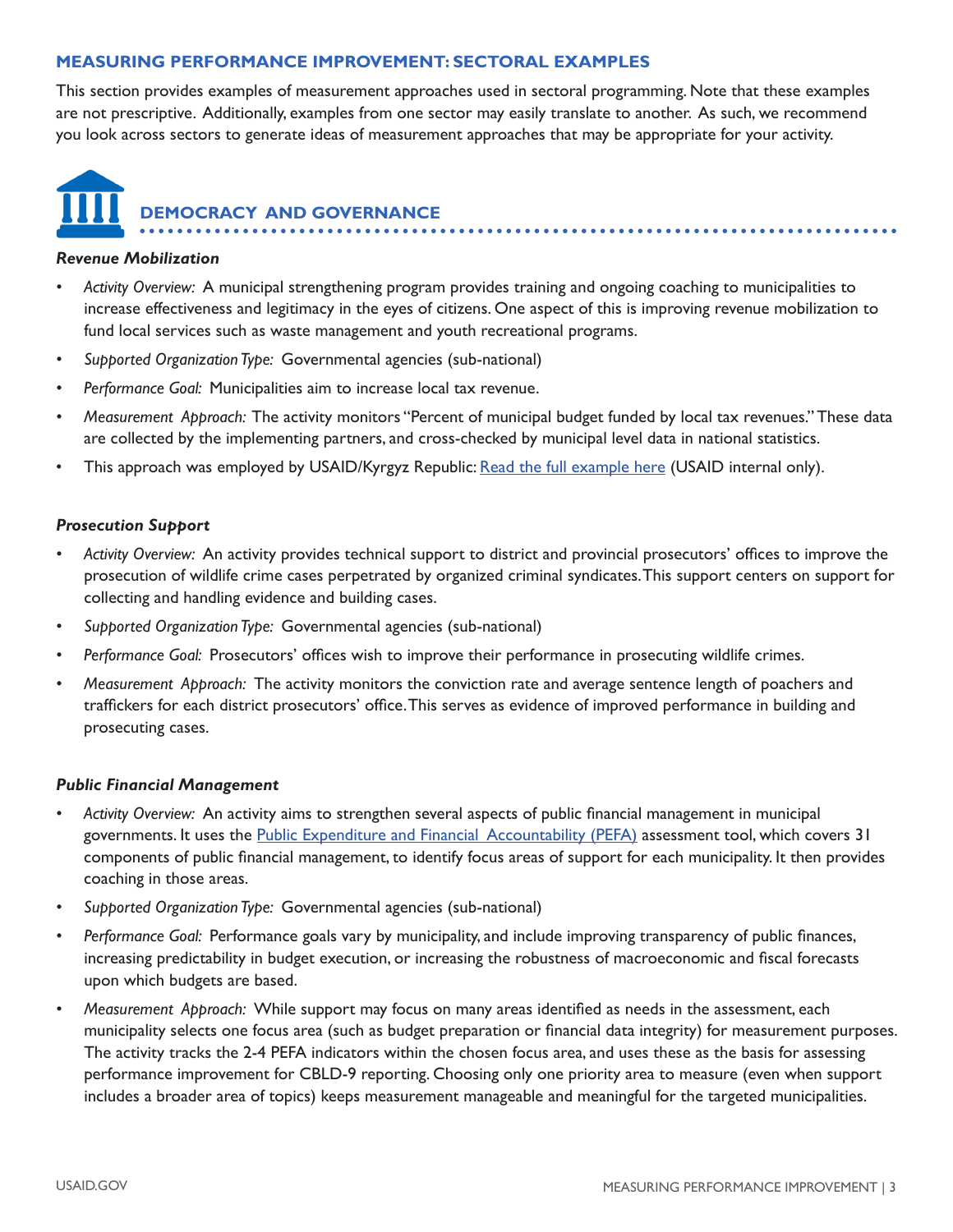# *Civil Society Strengthening*

- *Activity Overview:* An activity works to improve the performance of Umbrella Civil Society Organizations which provide backbone support to networks of smaller CSOs - in the areas of advocacy and network building.The activity provides these umbrella CSOs with consultants, who provide continuous coaching in areas that the CSOs have identified as priorities.
- *Supported Organization Type:* NGOs
- *Performance Goal:* Specific priorities vary by CSO. For example, CSOs may wish to establish new partnerships with private sector actors, or to improve the quality of policy briefs produced for advocacy purposes.
- *Measurement Approach:* The consultants who coach the CSOs in the priority areas use direct observation to assess improvements. Based on their observations, they report back to USAID on the CSOs' improvements in line with identified priority metrics (e.g. new partnerships with the private sector, quality of policy briefs).These qualitative metrics are used as the basis for assessing performance improvement to be reported under CBLD-9.

# *Local Advocacy*

- *Activity Overview:* An activity coaches the leaders of small, informal organizations in the areas of citizen and environmental pollution. Afterwards, the government abandons the construction plans. government engagement. Initiatives gain communication skills to better attract citizens to their cause, and learn how to use legal channels to lobby against planned government actions. Using these skills, one initiative organizes citizen protests and submits formal complaints against construction of a new hydropower plant, which would worsen
- *Supported Organization Type:* Other
- *Performance Goal:* These grassroots initiatives wish to increase the numbers of citizens engaging in their cause and improve the ways in which they engage local governments, toward the ultimate goal of incentivizing higher levels of government responsiveness.
- *Measurement Approach:* The activity team conducts in-depth interviews with leaders of the informal initiative to understand specific changes in their communications, citizen engagement, and advocacy skills, and to understand their perspective on the link between their improved capacities and the government response. Based on these data and observation of the government response, the activity considers this organization to have demonstrated improved performance.

# *Judicial Strengthening*

- *Activity Overview:* An activity supports the federal government in improving the efficiency and transparency of its judicial system. It provides accompaniment support to the Judicial Council in developing a screening process to improve disposition times in civil cases, and provides training opportunities to law clerks to increase their preparedness and job engagement.
- *Supported Organization Type:* Governmental agency (National)
- *Performance Goal:* The Judicial Council wishes to decrease the case backlog as part of its work to increase judicial transparency and accountability to the citizens it serves.
- *Measurement Approach:* The activity tracks the number of cases waiting to be heard by the Judicial Council. It observes a 30% reduction in its case backlog in the first two years of the activity, which serves as evidence of performance improvement.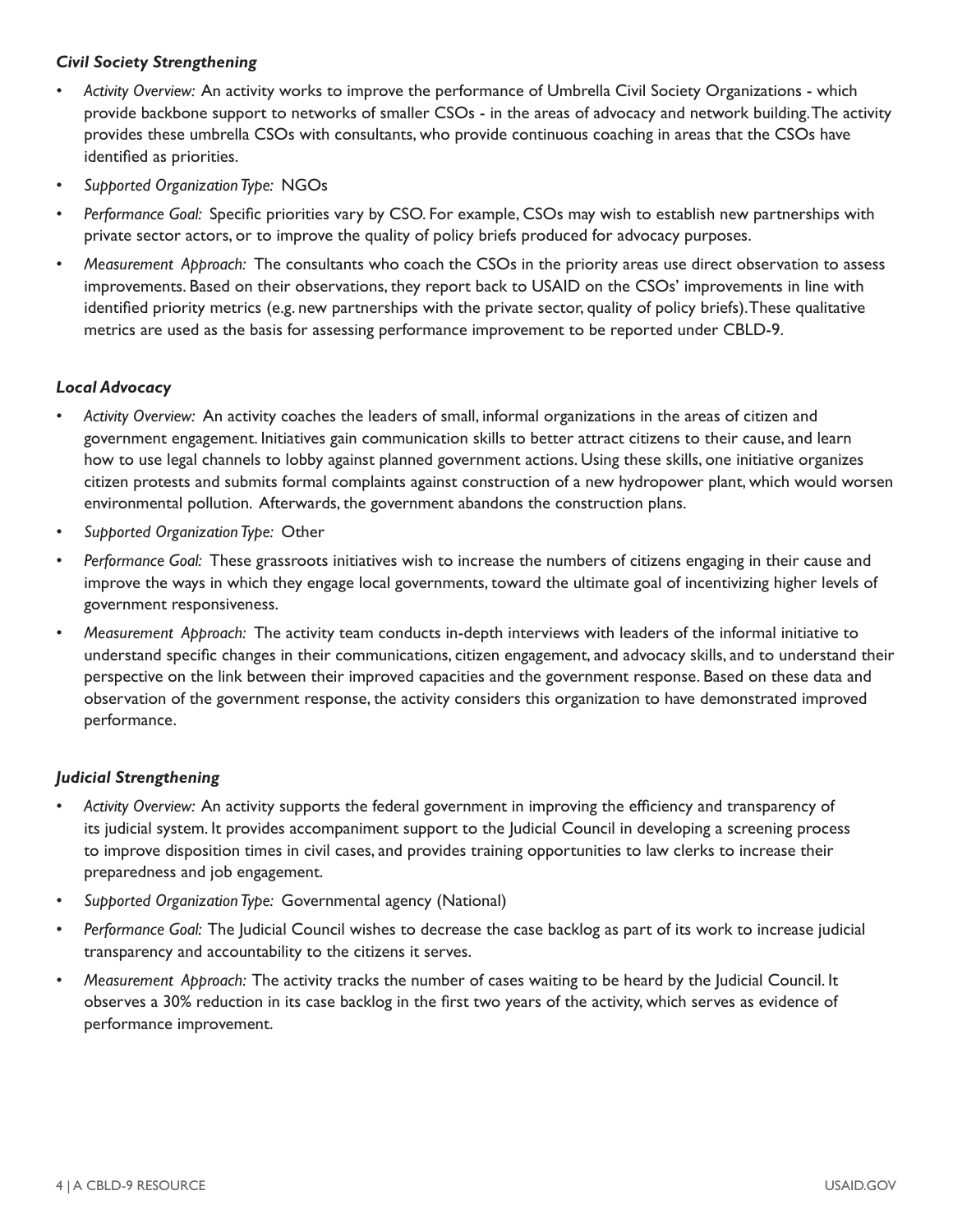# *Equipping Provincial Governments*

- *Activity Overview:* An activity provides targeted technical assistance to provincial government bodies in Amazonic provinces to equip them to tackle environmental issues.Through a series of conversations with representatives of one provincial government, the activity team discovered a desire to boost federally-funded investment in environmental restoration projects in the region.They also identified that the provincial government had low capacity to design public investment proposals that met the standards of the central government ministry that oversees investment. In response, the activity hired a consultant with expertise in training regional governments on preparing successful proposals for public funds.
- *Supported Organization Type:* Governmental agency (sub-national)
- Performance Goal: The goal of this particular provincial government was to increase federally-funded investment in environmental restoration projects (through improving the design of investment proposals).
- *Measurement Approach:* The activity monitored the number of proposals accepted and funded by the central government.These are posted in the national public investment online system, enabling the activity team to directly observe evidence of performance improvement.
- USAID/Peru uses this approach: [Read the full example here](https://docs.google.com/document/d/1Ri1pSjkKzorghSw76uqEsWT-gmyvmQfCUNPZFhSlOec/edit) (USAID internal only).

# *Municipal Procurement*

- *Activity Overview:* As part of a municipal strengthening activity, USAID supports governments to mitigate procurement corruption vulnerabilities and increase procurement effectiveness.The activity developed a Municipal Graduation Readiness Measurement Tool (MGRMT), which includes 25 quantitative and qualitative achievement measures related to procurement processes.This tool guides municipalities and project advisors in working together to design custom work plans to improve procurement performance.The activity then provides support in alignment with these work plans.
- *Supported Organization Type:* Governmental agencies (sub-national)
- *Performance Goal:* The municipalities who choose to participate in the program have a desire to improve effectiveness and reduce corruption in their procurement processes.They work toward this through incremental goals such as regularly publishing financial and procurement documentation on their public websites, adopting improved records management systems, implementing audit recommendations, and creating opportunities for citizens to provide feedback.
- *Measurement Approach:* Guided by the MGRMT tool, partner municipalities participate in a collaborative assessment process annually, resulting in a quantitative score which serves as the basis for measuring performance improvement under CBLD-9. It is important to note that the utility of the tool goes far beyond the score: due to its effectiveness in identifying improvements and weaknesses in municipal administration, municipal leadership has adopted it as their own management and institutional assessment tool to inform their decision making going forward.This indicates that municipal governments do not see the MGRMT as a checklist of donor-mandated competencies, but rather as a helpful tool to manage and monitor their own improvement.
- USAID/Kosovo used this approach in its Transparent, Accountable, and Effective Municipalities (TEAM) Activity: Read [more about the approach here.](https://pdf.usaid.gov/pdf_docs/PA00WFXV.pdf)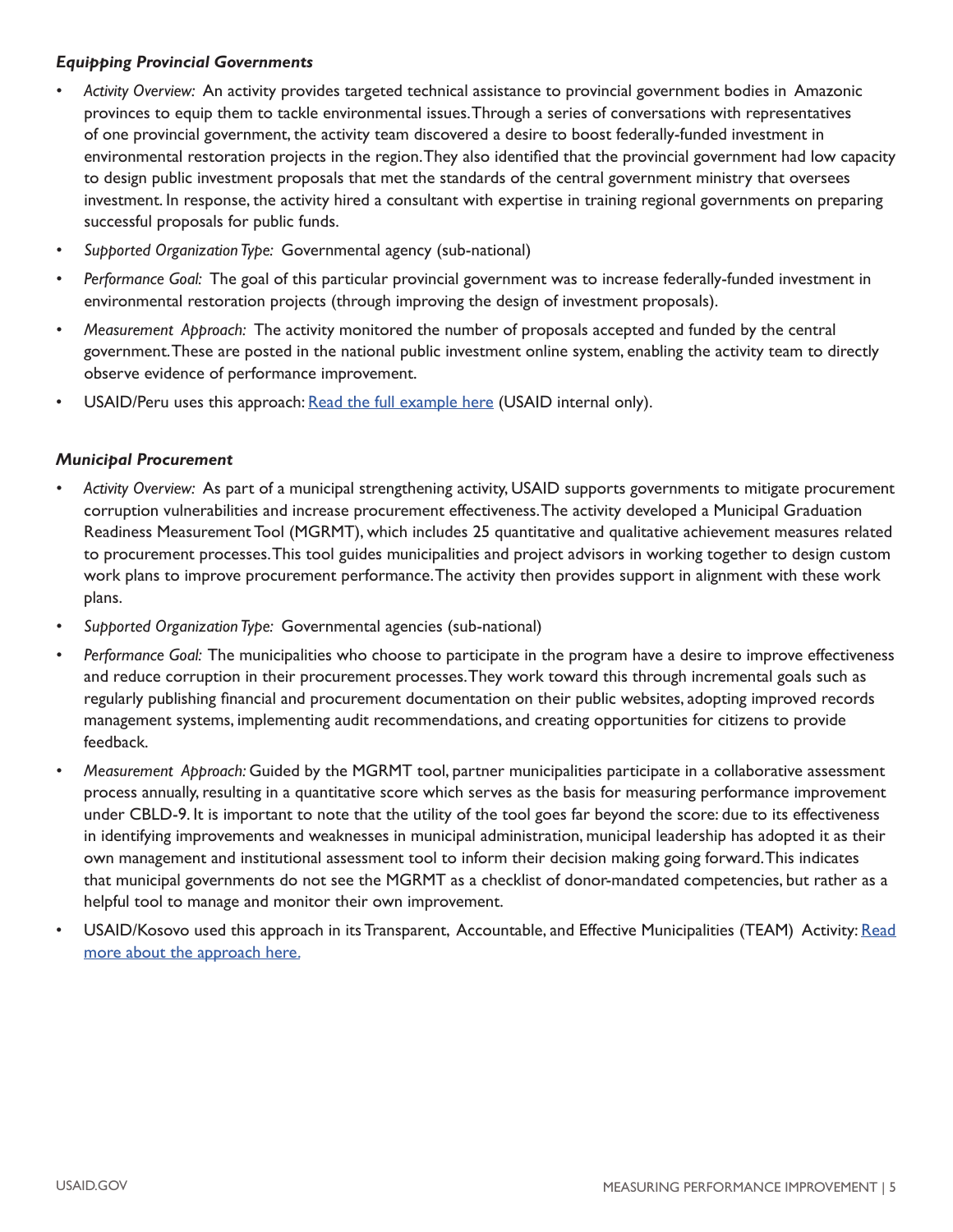# <span id="page-5-0"></span>*Program-Based Budgeting*

- *Activity Overview:* An activity strengthens the capacity of central government ministries to carry out macroeconomic reforms, toward the ultimate goal of private sector growth.They develop work plans collaboratively with the supported ministries. For example, the Ministry of Finance requested support in improving budget efficiency through improving program-based budgeting competencies. In response, the activity provided training for staff in programbased budgeting (PBB), and launched a Training of Trainers Program to equip staff to train others in this approach.
- *Supported Organization Type:* Government agencies (National)
- *Performance Goal:* In the case of the Ministry of Finance, the performance goal was to implement program-based budgeting.This provided an opportunity to understand the unit cost of programs and reallocate resources to programs that provided the greatest return on investment.
- *Measurement Approach:* The implementer and supported units agreed on key performance indicators to be tracked the most expensive programs that did not provide a strong return on investment. Additionally, since the activity throughout assistance.These were tailored to the goals of each unit. For example, the Ministry of Finance chose to monitor the unit cost of programs, as it expected this approach would allow it to divert resources away from equipped the Ministry through a Training of Trainers program to help other ministries implement PBB, it tracked the number of other units implementing this budgeting approach.The activity monitored for incremental progress along these measures, and when supported units showed improvement in KPIs - even if they did not reach ultimate activity targets - these units were counted as "improved" under CBLD-9.
- USAID/Egypt used this measurement approach in its programming: [Read the full example here](https://docs.google.com/document/d/12phDql4iPLADPBWSGqKMzdZ4ia6rudidd60SBTiPIKA/edit) (USAID internal only).



### *Private Sector Productivity*

- *Activity Overview:* An activity coaches private firms in business skills to help improve their productivity and boost growth.
- *Supported Organization Type:* Private Sector Firms
- *Performance Goal:* Firms want to improve their managerial skills, which they expect will lead to higher production efficiency and enable them to expand their operations.
- *Measurement Approach:* The activity captures firms' performance improvement evidenced by business growth by monitoring "Value of sales" and "Number of jobs created."

### *Reducing Barriers to Trade*

- *Activity Overview:* An activity works with the Central Revenue Authority to reduce barriers to trade by streamlining customs procedures.This includes coaching government officials as they improve guidelines for border posts, and providing support to strengthen training programs for customs officials working on its borders.
- *Supported Organization Type:* Governmental agencies (at both national and subnational levels)
- *Performance Goal:* The Central Revenue Authority wants to increase the competitiveness of its country for trade and investment by reducing the long border wait times and incidence of customs officials demanding bribes. It also wants to increase certainty among businesses by bringing more consistency to the way its officials carry out procedures.
- monitor typical wait times and incidence of bribery. Additionally, it monitors the 'Trading across borders' indicator *• Measurement Approach:* The activity conducts quarterly surveys with a sample of vehicles crossing the border to of the World Bank's Ease of Doing Business Report, which draws on data obtained through a questionnaire administered to customs brokers and other trade actors.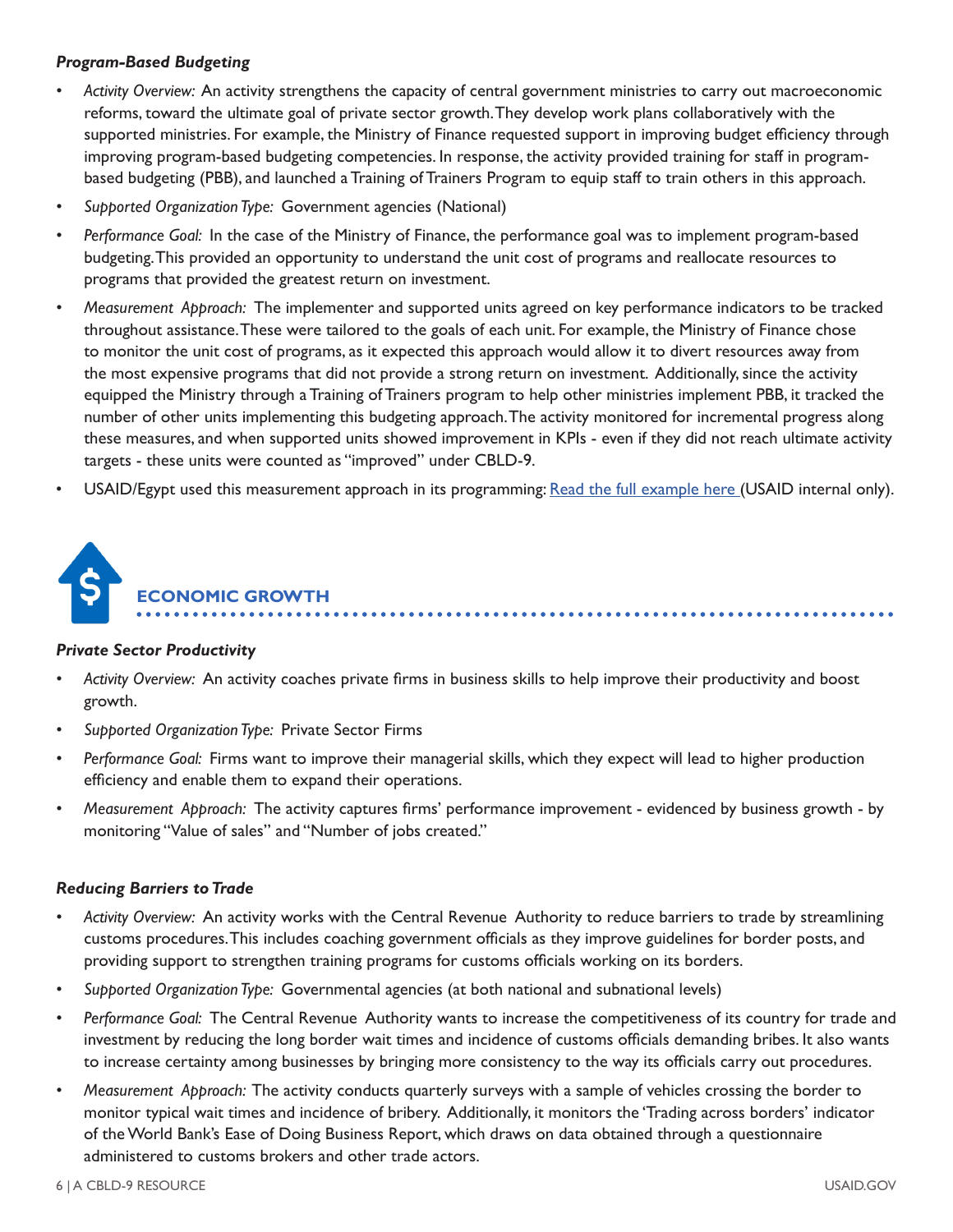# <span id="page-6-0"></span>*University Career Centers*

- *Activity Overview:* An activity establishes career centers to help address the mismatch of youth skills and employer needs. It works with partner Higher Education Institutions (HEIs) and vocational training centers to sustain these career centers past the end of the activity.
- *Supported Organization Type:* Educational Institutions and NGOs
- *Performance Goal:* The HEIs and NGOs each choose their own areas of focus for performance improvement.These include: securing funding to sustain the career centers, establishing working relationships with potential employers of youth, and developing resources for students in particular areas (i.e. networking, interviewing).
- *Measurement Approach:* The activity measures performance improvement for each supported HEI or NGO in line with that organization's own expressed goals. For example, for the organization focused on financial sustainability, the activity monitors,"Number of full time career counselors funded independently of USAID support," which is assessed through periodic reviews of career center staffing.

# *Youth Workforce Development*

- *Activity Overview:* A youth workforce development activity seeks to improve economic opportunities for conflictaffected, out-of-school youth by strengthening a network of city-based Youth Development NGOs.
- *Supported Organization Type:* NGOs
- *Performance Goal:* Individual NGOs identify areas for capacity development that will allow them to better advocate for youth economic opportunities in their respective cities.
- *Measurement Approach:* The activity tracks partnerships secured with local employers (calculated as established partnerships with employers as a percentage of the total number of employers approached), as well as number of policy proposals approved by municipal government [councils.To](https://councils.To) gain a more holistic picture of performance improvement, the activity also monitors annual changes in standard foreign assistance indicator EG. 6-12,"Percent of individuals with new employment." While many factors may affect employment numbers (e.g. macroeconomic changes, poor harvests push people to seek work in cities, etc), the activity can make a reasonable assertion that a larger incidence of new employment among youth who participate in programming is, in part, a result of the improved performance of Youth Development NGOs in securing new employer partnerships.



# ••••••••••••••••••••••••••••••••••••••••••••••••••••••••••••••••••••••••••••••••• **EDUCATION**

# *Early Grade Reading*

- *Activity Overview:* An early grade reading program works with the Ministry of Education to create and roll out a new curriculum complete with student and teacher guides and supplementary reading materials.The activity develops the capacity of district-level education offices to roll out the curriculum through the provision of curriculum content training and local network strengthening.
- *Supported Organization Type:* Educational institutions
- Performance Goal: The Ministry of Education's goal is to provide an improved early grade reading curriculum and adequately equip teachers to adopt and implement it.
- *Measurement Approach:* The activity assesses improved performance of the district education offices by monitoring the percent of Grade 2 classrooms that have adopted the new curriculum in each district by the end of the school year.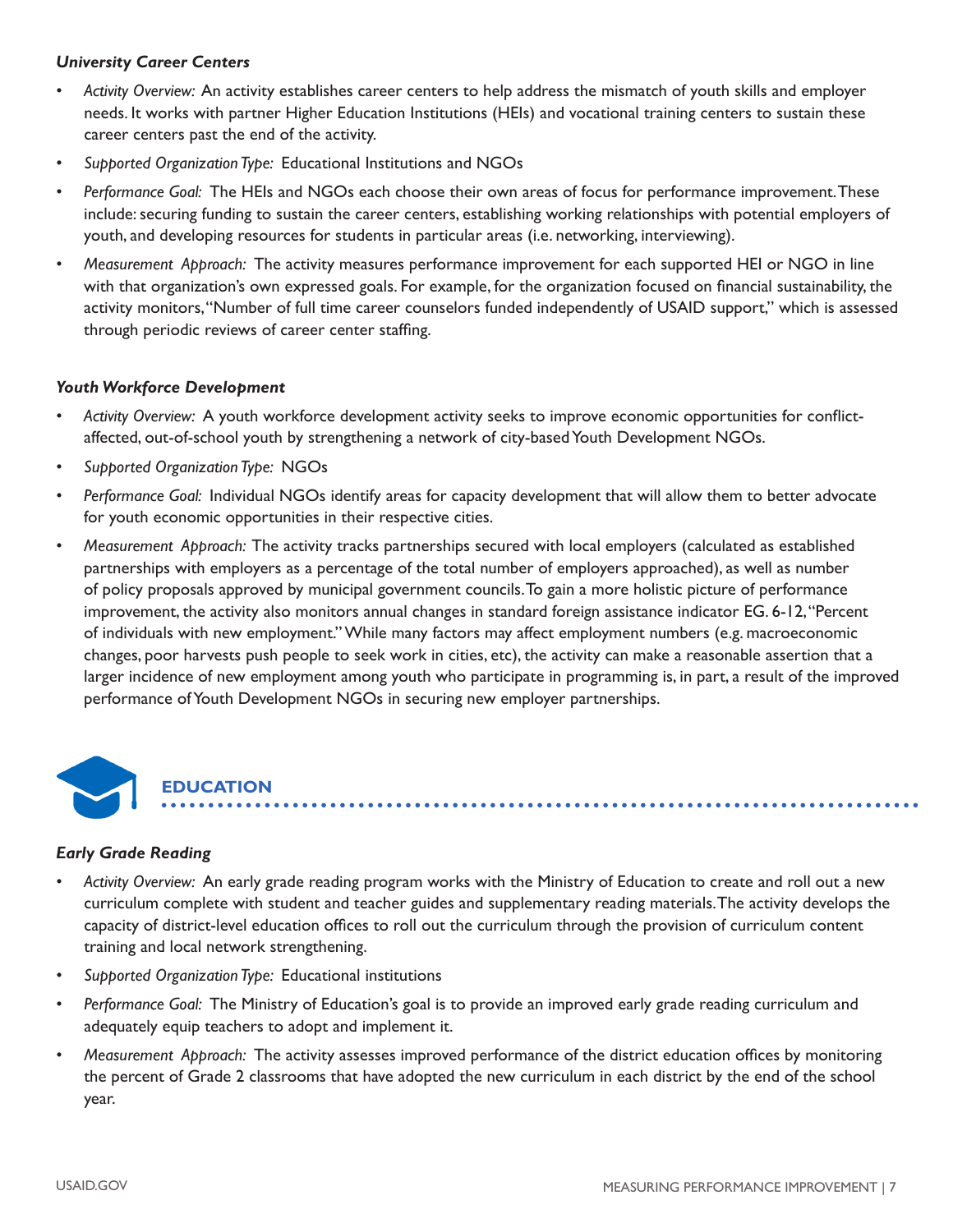# *Higher Education Accreditation*

- *Activity Overview:* An activity supports Higher Education Institutions (HEIs) to achieve regional accreditation by providing technical assistance and coaching to improve the quality of education they offer.
- *Supported Organization Type:* Educational institutions
- Performance Goal: The Higher Education Institutions aim to achieve regional accreditation. To do this, they must meet specific quality standards.
- *Measurement Approach:* The activity adopts a standardized self-assessment tool approved by the regional HEIs who have interest in achieving and maintaining accreditation. Additionally, the tool aligns well with the steps accreditation body.The selection of this tool is strategic, helping to achieve a high level of commitment from partner enumerated in the CBLD-9 PIRS, as it helps guide the process of identifying areas for improvement, implementing solutions, and measuring improvement. Performance improvement of participating HEIs is tracked through improvement in self-assessment scores, as validated through an external quality review by the accreditation body.
- *Important note!* When an organization aims to meet specific national or international standards (e.g. for the purpose of achieving accreditation) then repeating an assessment at multiple points in time may be appropriate to assess progress toward those goals. However, caution is needed to ensure that USAID activities do not subject organizations to lengthy assessment processes that reflect our vision of an "ideal" or "mature" organization, rather than standards which the supported organization itself wants to attain. In many cases, it is more appropriate to use an assessment tool to identify needs, but track performance improvement through 1-2 specific metrics.

# *Innovation in Higher Education*

- *Activity Overview:* A higher education partnership activity works to increase the innovation capacity of local universities. It supports these institutions to adopt human centered design (HCD) principles and approaches at the university administration and department levels.
- *Supported Organization Type:* Educational institutions
- Performance Goal: Participating universities wish to increase use of human centered design principles in administrative policy, curriculum, and faculty practice.
- Measurement Approach: HCD trainers apply the **Program and Policy Change Framework (PPC)**, a scoring rubric to assess the extent to which different entities such as government institutions, international organizations, and activity implementers-- are adopting research-based approaches.The rubric measures two domains: Influence (geographic reach of organization/entity adopting evidence-based approaches) and Implementation (stage of uptake from commitment to design to piloting to implementation at scale).The activity team applies the PPC scorecard pre-intervention, at mid-term, and at activity close-out to assess the use of human centered design principles in administrative policy, curriculum, and administration and faculty practice.While each participating university aims to achieve a combined score of 5 by activity close-out, the activity considers any annual improvement to be evidence of improved performance for reporting under CBLD-9.

Don't Miss: The Career Center program working with HEIs and the youth workforce development activity, both listed in the Economic Growth section, may be useful in planning your performance measurement approach in education programming.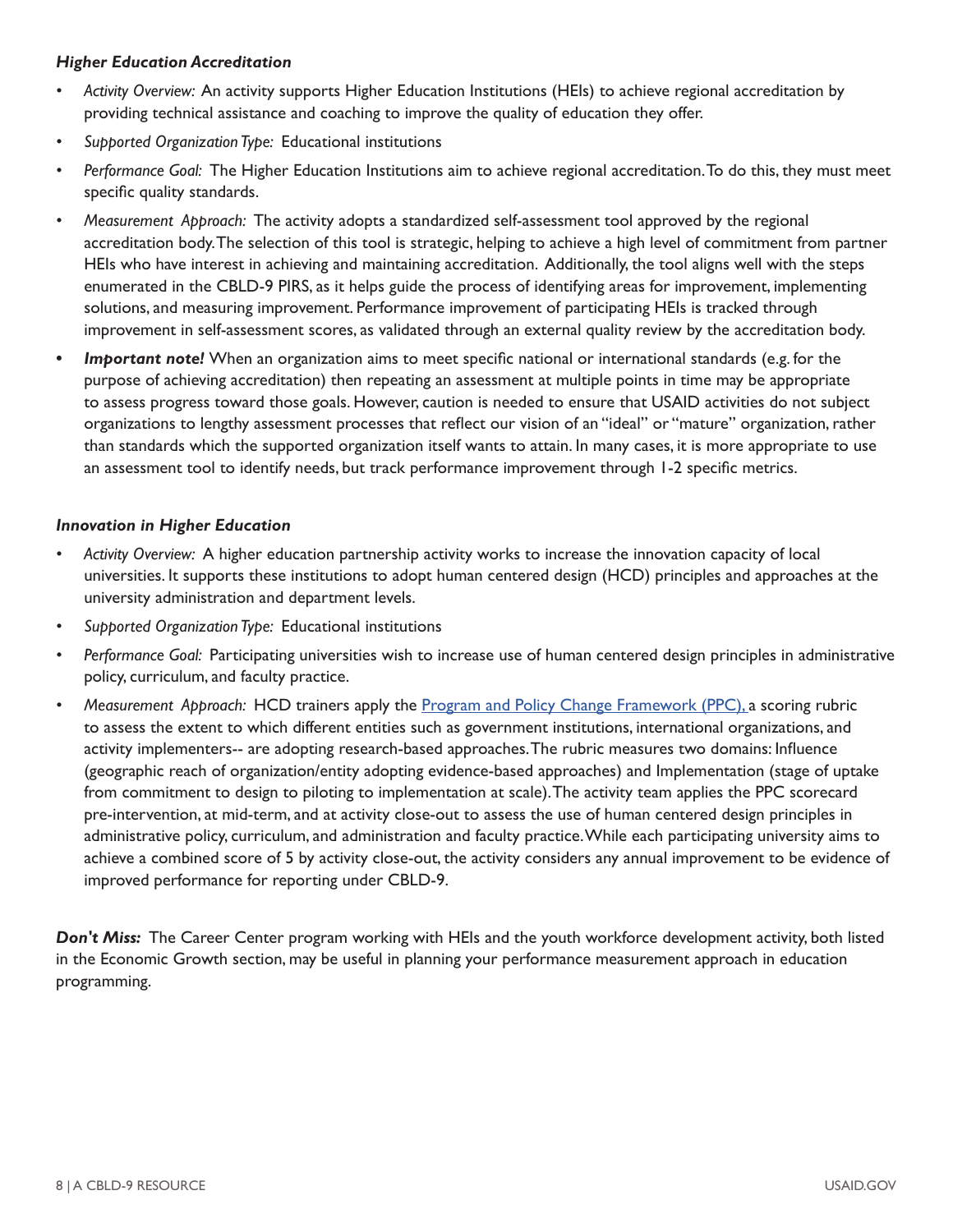<span id="page-8-0"></span>

# *Financial Sustainability of Health Clinics*

- *Activity Overview:* An activity assists local health clinics to improve cost recovery by setting up processes for patients to pay all or part of their healthcare fees.
- *Supported Organization Type:* Health organizations
- *Performance Goal:* Clinics wish to mobilize more resources for health (to ensure financial sustainability and improve and expand services), and to improve equity in healthcare.
- *Measurement Approach:* The activity monitors "Average percent of costs recovered by local health clinics."

### *Community Health Services*

- clinics and village health committees. *• Activity Overview:* An activity works across 30 clinics to improve the quality of community health [services.To](https://services.To) inform their key priorities, the activity holds community meetings in each clinic catchment area, where facilitated discussions produce priorities for performance improvement.These may include cleanliness of the health facility, punctuality of care, fairness of the order in which individuals receive care, or frequency and quality of communication between
- *Supported Organization Type:* Health organizations
- *Performance Goal:* Improved quality of health services in specific areas identified by each community (e.g. cleanliness, punctuality of care, etc.)
- *Measurement Approach:* The activity uses a community score card approach to co-develop indicators with the community, which capture the priority areas identified. Both the community and service providers assign scores to each indicator (from 1-5), then come together to decide on a final score through facilitated dialogue.The scoring is conducted at the beginning of the performance improvement process, then repeated annually with the same indicators to measure improvement. (For an example, see [CARE's Community Score Card Toolkit here.\)](https://www.care.org/wp-content/uploads/2020/05/FP-2013-CARE_CommunityScoreCardToolkit.pdf)

### *Social Marketing for Public Health*

- *Activity Overview:* A local social marketing business brands and markets low-cost family planning information and products including oral contraceptives, condoms, and cycle beads.The activity supports this organization to use its innovative social marketing initiatives to boost demand for these products, and facilitates connections between this firm and the local distribution network to improve potential customers' access to the products.
- *Supported Organization Type:* Private sector firm
- Performance Goal: The firm wishes to expand uptake of family planning products in the areas it serves.
- *Measurement Approach:* The organization tracks "Total reported annual sales" and "Annual couple years of protection (CYP)," both of which provide information on the effectiveness of its marketing and distribution efforts.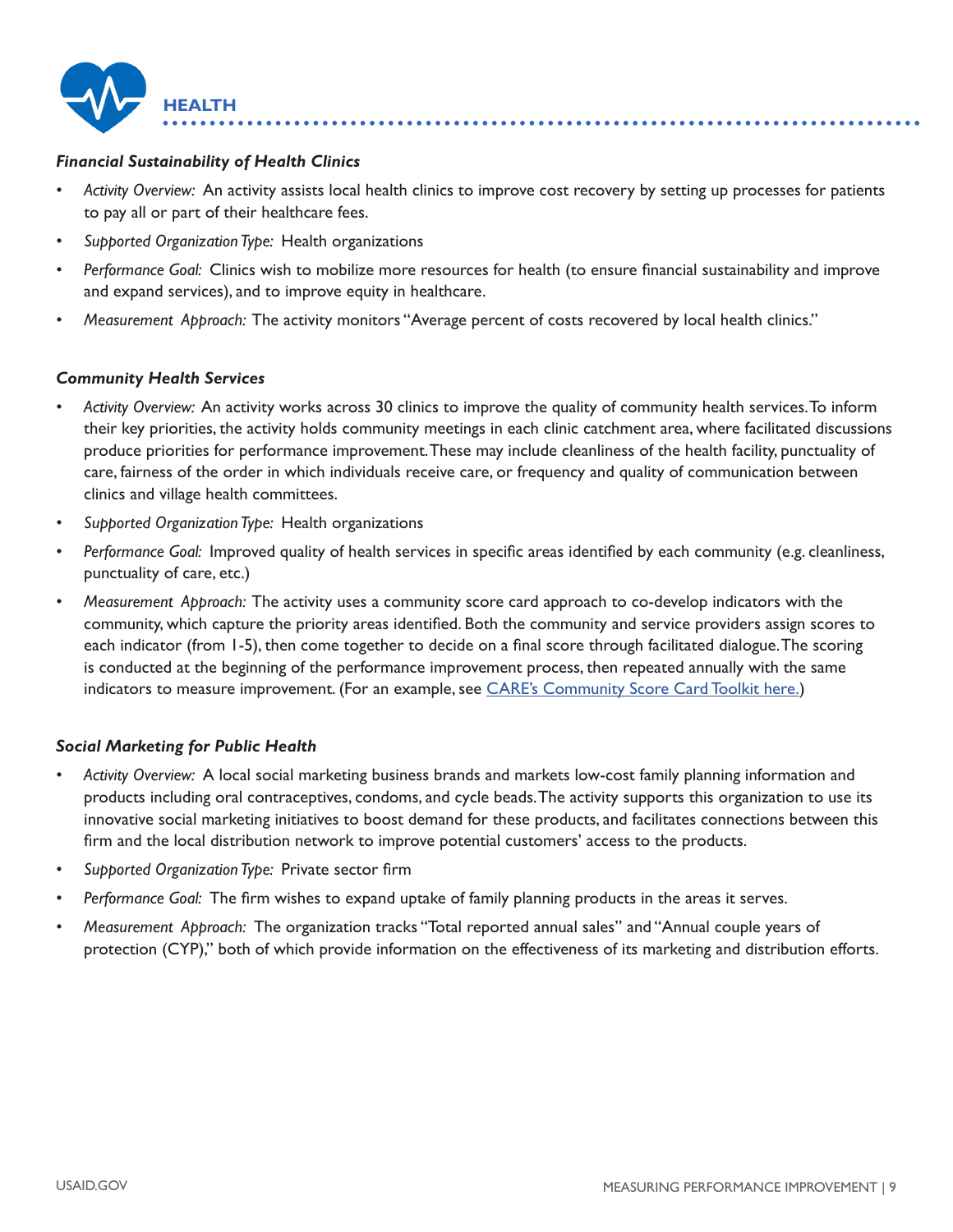### *Supportive Supervision of Health Facilities*

- *Activity Overview:* An activity works with the Ministry of Health to conduct On-site Training and Supportive Supervision of hospitals and health clinics at the national, provincial, and community [levels.To](https://levels.To) guide the supervision process, and areas of needed support for each facility, they develop a questionnaire.This tool guides supervision teams (made up of IP staff and MoH officials) in observing and interviewing health providers and patients to understand performance of each facility in areas such as:
	- Cleanliness of facilities
	- Availability of supplies and equipment
	- Provider capacity to identify symptoms of particular conditions
	- Provider communications with patients
	- Technical skills specific to maternal care, services for victims of gender-based violence, and pharmacy and lab services.

Supervision teams hold discussions with providers to reflect on and synthesize the supervision findings with each visit, and create action plans based on the identified performance gaps.

- *Supported Organization Type:* Health organizations
- Performance Goal: Performance goals vary for each facility based on the supervision team's observations and discussions between the supervision team and providers.They include areas such as provider communication with patients and availability of supplies, among many other areas.
- Measurement Approach: The supervision questionnaire generates a numeric score, which forms the basis for and document performance improvement. As with all assessments or questionnaires, it is important to ensure assessing performance improvement. Note that in supportive supervision programs, in which supervision of service delivery points is combined with coaching and technical assistance, periodic assessments may be used to monitor measurement focuses on performance, not latent capacity.
- This approach is used in USAID/Benin's health programming: [Read the full example here](https://docs.google.com/document/d/1sRC0kh_JrUMjBpCyJExLZCeKV88YUrglw38fEqPT-UM/edit) (USAID internal only).

# *Municipal Health System Strengthening*

- *Activity Overview:* An activity provides technical assistance, coaching, and mentoring to municipal governments to strengthen health service delivery. Engagement with each municipality begins with an assessment of current health system performance as it relates to quality standards released by the Ministry of Health. Support is then tailored to the specific performance gaps of each municipality.
- *Supported Organization Type:* Governmental agencies
- *Performance Goal:* Performance goals vary by municipality, but include items such as increasing vaccination rates, ensuring sufficient buffer stocks of essential medicines and supplies, development of health action plans, and integration of health action plans into municipal budget-making processes.
- *Measurement Approach:* The activity measures improvement based on health systems assessment scores for each municipality.The activity team developed the assessment based on Ministry of Health quality standards, in conjunction with USAID guidance on health system strengthening. Note that when an organization aims to meet specific governmental or international standards (i.e. to achieve a certification, or access government resources by achieving certain quality benchmarks) then repeating an assessment at multiple points in time may be appropriate to assess progress toward those goals. However, caution is needed to ensure that USAID activities do not subject organizations to lengthy assessment processes that reflect our vision of an "ideal" or "mature" organization, rather than standards which the supported organization itself wants to attain. In many cases, it is more appropriate to use an assessment tool to identify needs, but track performance improvement through 1-2 specific metrics.
- This approach is used in USAID/Nepal's programming: [Read the full example here](https://docs.google.com/document/d/1hXh-0mRf79vPGIR_h7oom8pTHT_gffP-qeDLtLJH0X0/edit#) (USAID internal only).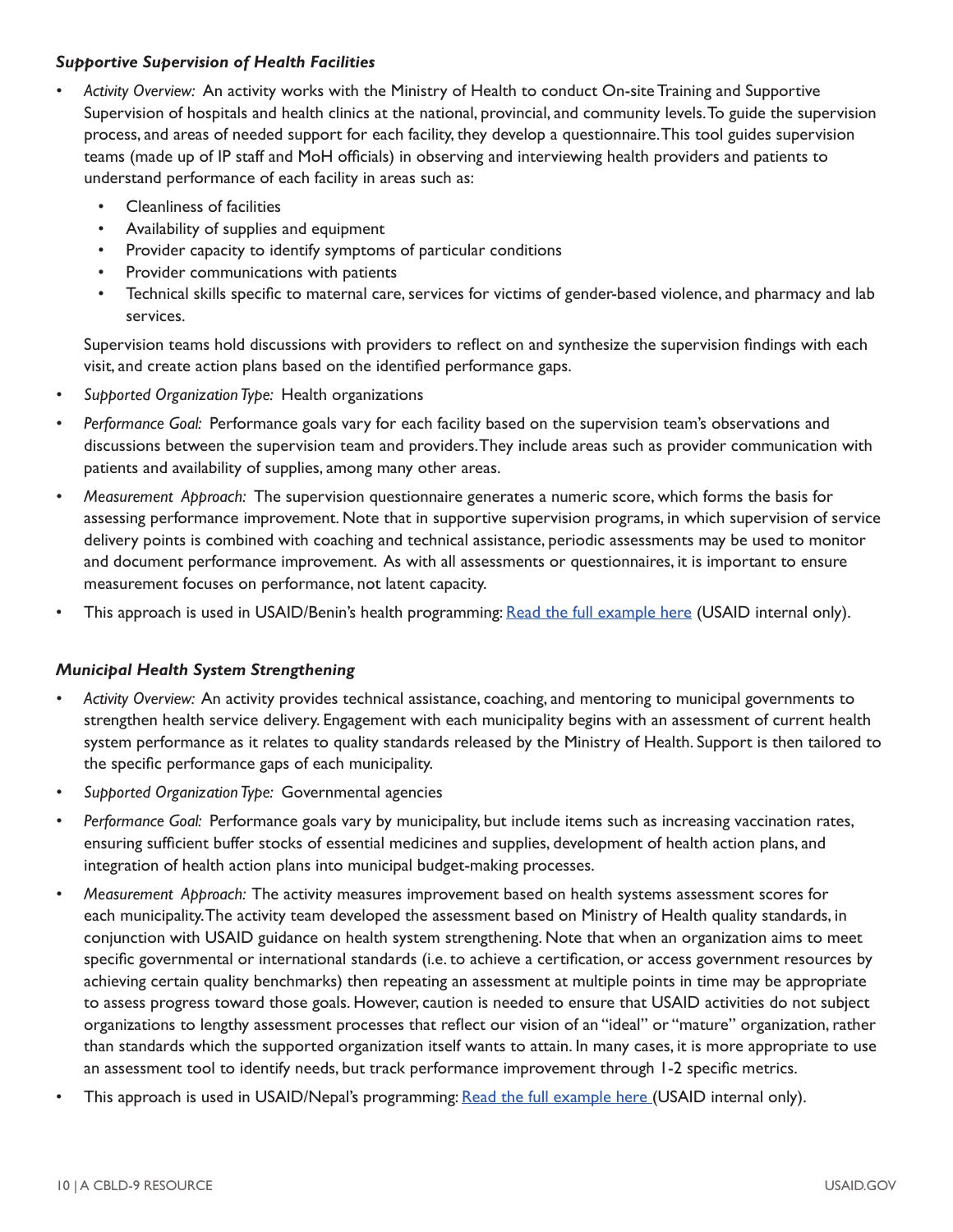<span id="page-10-0"></span>

### *Cooperative Production*

- *Activity Overview:* An activity organizes exposure visits for cooperatives to learn about improved production practices.
- *Supported Organization Type:* Cooperatives
- *Performance Goal:* The cooperatives wish to expand their production volume by employing farming practices that generate higher yields on their members' existing acreage.
- improved management practices and technologies (F indicator 3.2-25). As this indicator captures the extent to *• Measurement Approach:* The activity conducts farm-level observation to monitor the number of hectares under which the cooperative has applied better farming practices, it demonstrates improved performance in line with this objective.

# *Agricultural Certifications*

- cooperatives and small- and medium-sized firms producing fruits, vegetables, and herbs. Assistance is geared toward *• Activity Overview:* An activity provides technical assistance, consultation, and peer-to-peer learning opportunities to helping these organizations meet the requirements for international certifications of the quality and safety of their products and practices (including HACCP, ISO, and GlobalG.A.P.).
- *Supported Organization Type:* Cooperatives, Private sector firms
- *Performance Goal:* To improve their competitiveness in domestic and foreign markets, these cooperatives and firms aim to achieve international certifications of the quality and safety of their products and practices.They with to improve their quality management systems in order to achieve these certifications.
- *Measurement Approach:* As the certifications are evidence of improved quality management, the activity counts an organization as having improved performance when it becomes certified.

# *Collaboration for Improved Water Service Delivery*

- *Activity Overview:* An activity works to improve water service delivery in rural areas by strengthening the collaboration of many actors, including local and national government bodies, local NGOs implementing donorfunded programming, and community leaders.
- *Supported Organization Type:* Government agencies, NGOs
- *Performance Goal:* The supported government agencies and NGOs wish to improve their coordination processes, which they expect will improve the quality of water service delivery.
- *Measurement Approach:* Using an adapted outcome mapping approach, the activity identifies several progress markers for each actor, which contribute to the ultimate goal of sustainable water service provision led by a local coalition. These progress markers include items such as,"The organization is consistently attending and participating actively in coalition meetings" and "The organization is demanding high quality information on local water infrastructure problems to guide decision-making." Twice per year, the implementing partner team selects a Low, Medium, or High rating for each progress marker, justifying the rating with documented evidence (such as public remarks from organizational leaders documented in meeting minutes, or notes from interviews with supported organizations).The change in the Low/Medium/High scores for selected progress markers serves as the basis for assessing performance improvement. Read more about this approach applied in USAID's Sustainable WASH Systems Learning Partnership.<sup>1</sup>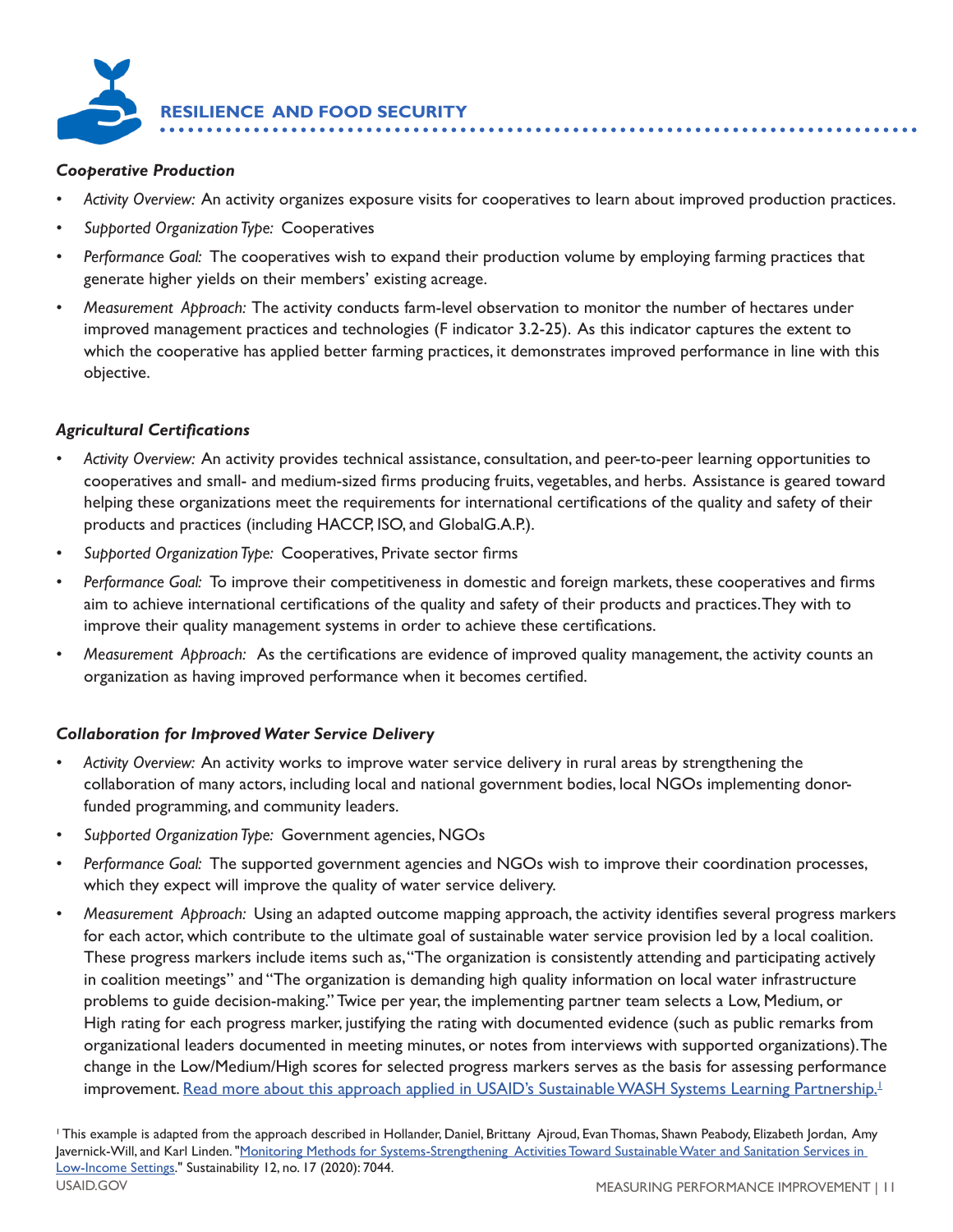# **CROSS-SECTORAL MEASUREMENT APPROACHES**

<span id="page-11-0"></span>•• •• ••••••••••••••••••••••••••••••••••••••••••••••••••••••••••••••••••••••••••••••••• There are countless indicators that may be used across sectors to capture an organization's growing capacity to function efficiently and effectively and maintain its role in the system past the end of a USAID activity.

### *Financial Sustainability*

- *Activity Overview:* USAID coaches a local implementing partner in strengthening its internal financial and governance systems and strategic planning processes.This equips the local partner to apply for government funding and form partnerships with the private sector.
- *Supported Organization Type:* NGOs, Research institutions, Educational institutions, and Faith-based organizations
- *Performance Goal:* The organization aims to secure government grants and form partnerships with the private sector. It invests in improving its internal financial and governance systems to earn credibility and legitimacy which will help attract these resources and partners. It invests in its strategic planning processes to ensure any funding partnerships it enters align with its own goals (not those of a partner) and help it advance its mission.
- *Measurement Approach:* USAID assesses the organization's improved performance by monitoring its diversified funding sources, as measured by (1) the number of government grants provided to the organizations, and (2) dollar value of private sector funds leveraged.

# *Responding to Local Demand*

- perceived gaps in existing services. After these consultations, the IP accompanies these organizations in developing *• Activity Overview:* An IP assists local service providers - agricultural extension agents, electrical utilities, community health councils, and others - to improve responsiveness to evolving community needs.The service providers receive coaching in setting up structured community consultations to understand local demands for specific services or action plans for adapting their services in response to community feedback.
- *Supported Organization Type:* Governmental agencies, Health organizations, Private firms, Other
- *Performance Goal:* Each supported organization aims to better understand the needs and demands of the communities it serves, and adjust its services in response to those demands. Improved responsiveness enables each organization to remain relevant within its local system.
- *Measurement Approach:* The IP conducts surveys among a sample of community members, which ask respondents to rate (on a Likert scale) the extent to which various local service providers are responsive to their expressed priorities and needs.This metric captures the extent to which the supported organizations improved their performance in the area of responsiveness to community demand.